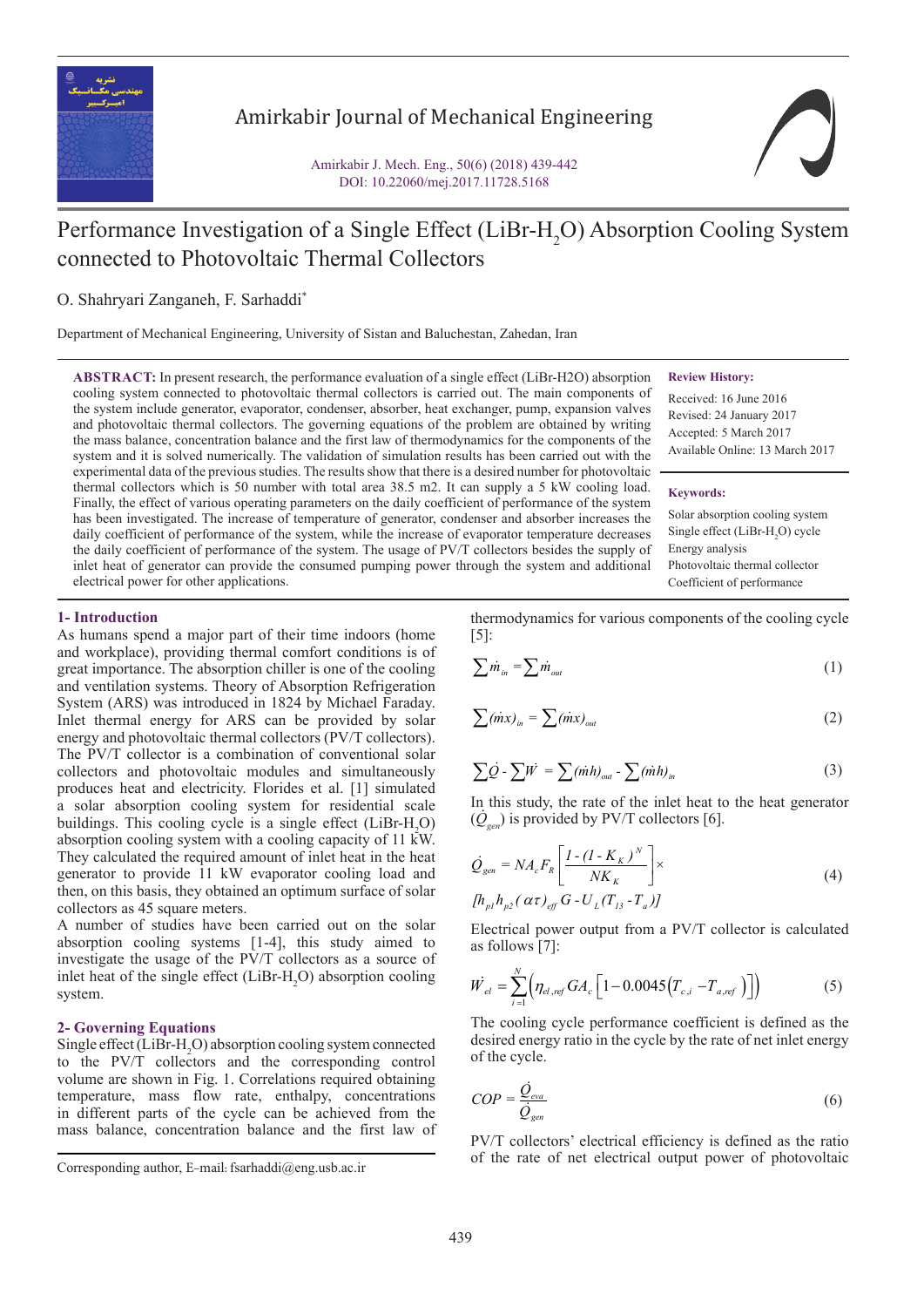

 **connected to the PV/T collectors and the corresponding control**  Figure 1. Single effect (LiBr-H<sub>2</sub>O) absorption cooling system **volume**

modules to their solar energy absorption rate.

$$
\eta_{el} = \frac{\dot{W_{el}} - \dot{W_{pl}} - \dot{W_{pl}}}{A_{PV} (\alpha \tau)_{eff} NG}
$$
\n(7)

#### **3- Validation**

The results of single effect (LiBr-H<sub>2</sub>O) absorption cooling  $\frac{1}{2}$   $\frac{1}{2}$   $\frac{1}{2}$   $\frac{1}{2}$   $\frac{1}{2}$   $\frac{1}{2}$   $\frac{1}{2}$   $\frac{1}{2}$   $\frac{1}{2}$   $\frac{1}{2}$   $\frac{1}{2}$   $\frac{1}{2}$   $\frac{1}{2}$   $\frac{1}{2}$   $\frac{1}{2}$   $\frac{1}{2}$   $\frac{1}{2}$   $\frac{1}{2}$   $\frac{1}{2}$   $\frac{1}{2}$   $\frac{1}{2}$   $\frac{1}{2}$  *Free results* of single effect (*LIBr-H<sub>2</sub>O*) absorption cooling system simulation in this study have been validated with the results of theoretical research of Florides et al. [1] and the comparison of the results is presented in Table 1.

| Parameter                                              | <b>Present study</b><br>(kW) | Reference [1]<br>(kW) | Error<br>percent $(\% )$ |
|--------------------------------------------------------|------------------------------|-----------------------|--------------------------|
| Heat rate in the<br>absorber $(\dot{Q}_{abc})$         | 13.89                        | 14.1                  | 1.48                     |
| Heat rate in the<br>condenser $(\dot{Q}_{\text{cor}})$ | 11.6                         | 11.8                  | 1.69                     |
| Heat rate in heat<br>generators $(Q)$                  | 14.43                        | 14.9                  | 3.15                     |

#### **Table 1. Validation results of absorption cooling cycle**

#### **4- Results**

Fig. 2 shows the coefficient of performance of solar absorption cooling cycle based on time (day) for different numbers of PV/T collectors.

According to Fig. 2, as the number of PV/T collectors increases, performance coefficient reduces, and changes



**Figure 2. The coefficient of performance of solar absorption cooling cycle based on time (day) for different number of PV/T collectors**

are negligible after *N=*50. Therefore, the optimal number of PV/T collectors is considered to be 50 in this study.

# **5- Conclusions**

Main conclusions of the present study are as follows:

- simulation results for the absorption cooling system are in a good agreement with the theoretical data presented in the previous studies;
- There are optimal number for PV/T collectors in a hybrid system as *N=*50. This number of collectors having a good performance coefficient could provide a cooling capacity of about 5 kW.

#### **References**

- [1] G.A. Florides, S.A. Kalogirou, S.A. Tassou, L.C. Wrobel, Modelling, simulation and warming impact assessment of a domestic-size absorption solar cooling system, *Applied Thermal Engineering*, 22 (2002) 1313-1325.
- [2] S.C. Kaushik, A. Arora, Energy and exergy analysis of single effect and series flowdouble effect water–lithium bromide absorption refrigeration systems, *International Journal of Refrigeration*, 32 (2009) 1247-1258.
- [3] O. Kaynakli, K. Saka, F. Kaynakli, Energy and exergy analysis of a double effect absorption refrigeration system based on different heat sources, *Energy Conversion and Management*, 106 (2015) 21-30.
- [4] A. Shirazi, R.A. Taylor, S.D. White, G.L. Morrison, A systematic parametric study and feasibility assessment of solar-assisted single-effect, double-effect, and triple-effect absorption chillers for heating and cooling applications, *Energy Conversion and Management*, 114 (2016) 258-277.
- [5] R.E. Sonntag, G.J. Van Wylen, C. Borgnakke, *Fundamentals of Thermodynamics*, 7th Edition, John Wiley & Sons, Inc. 2009.